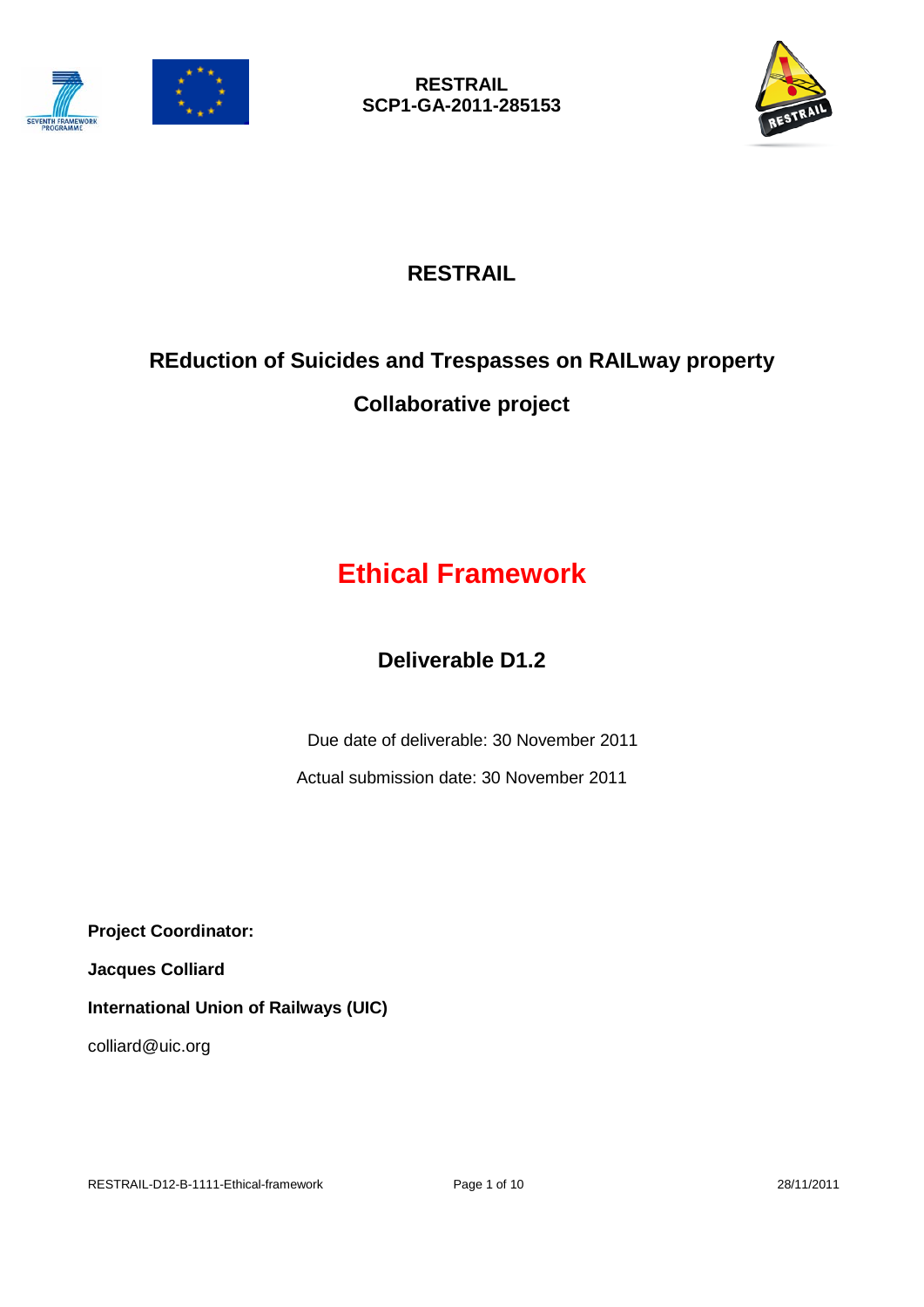

#### **RESTRAIL SCP1-GA-2011-285153**



## **Document details:**

| Title         | <b>Ethical Framework</b>              |
|---------------|---------------------------------------|
| Workpackage   | WP1                                   |
| Date          | 28/11/2011                            |
| Author(s)     | E. Nedjar and JP Lehman               |
| Responsible   | <b>UIC</b>                            |
| Document Code | RESTRAIL-D12-B-1111-Ethical-framework |
| Version       | B                                     |
|               |                                       |
| <b>Status</b> | Final                                 |

### **Dissemination level:**

*Project co-funded by the European Commission within the Seventh Framework Programme*

| PU        | <b>Public</b>                                                                          | X |
|-----------|----------------------------------------------------------------------------------------|---|
| <b>PP</b> | Restricted to other programme participants (including the Commission Services)         |   |
| <b>RE</b> | Restricted to a group specified by the consortium (including the Commission) Services) |   |
| CO        | Confidential, only for members of the consortium (including the Commission Services)   |   |

## **Document history:**

| <b>Revision</b> | Date       | <b>Authors</b>            | <b>Description</b>                       |
|-----------------|------------|---------------------------|------------------------------------------|
| A <sub>1</sub>  | 18/10/2011 | E. Nedjar and JP Lehman   | <b>First Draft</b>                       |
| A2              | 04/11/2011 | MH Bonneau and J Colliard | Introduction + structure of the document |
| A3              | 10/11/2011 | P. Abbott                 | English review + comments                |
| A4              | 16/11/2011 | B. Ryan                   | Addition of precisions                   |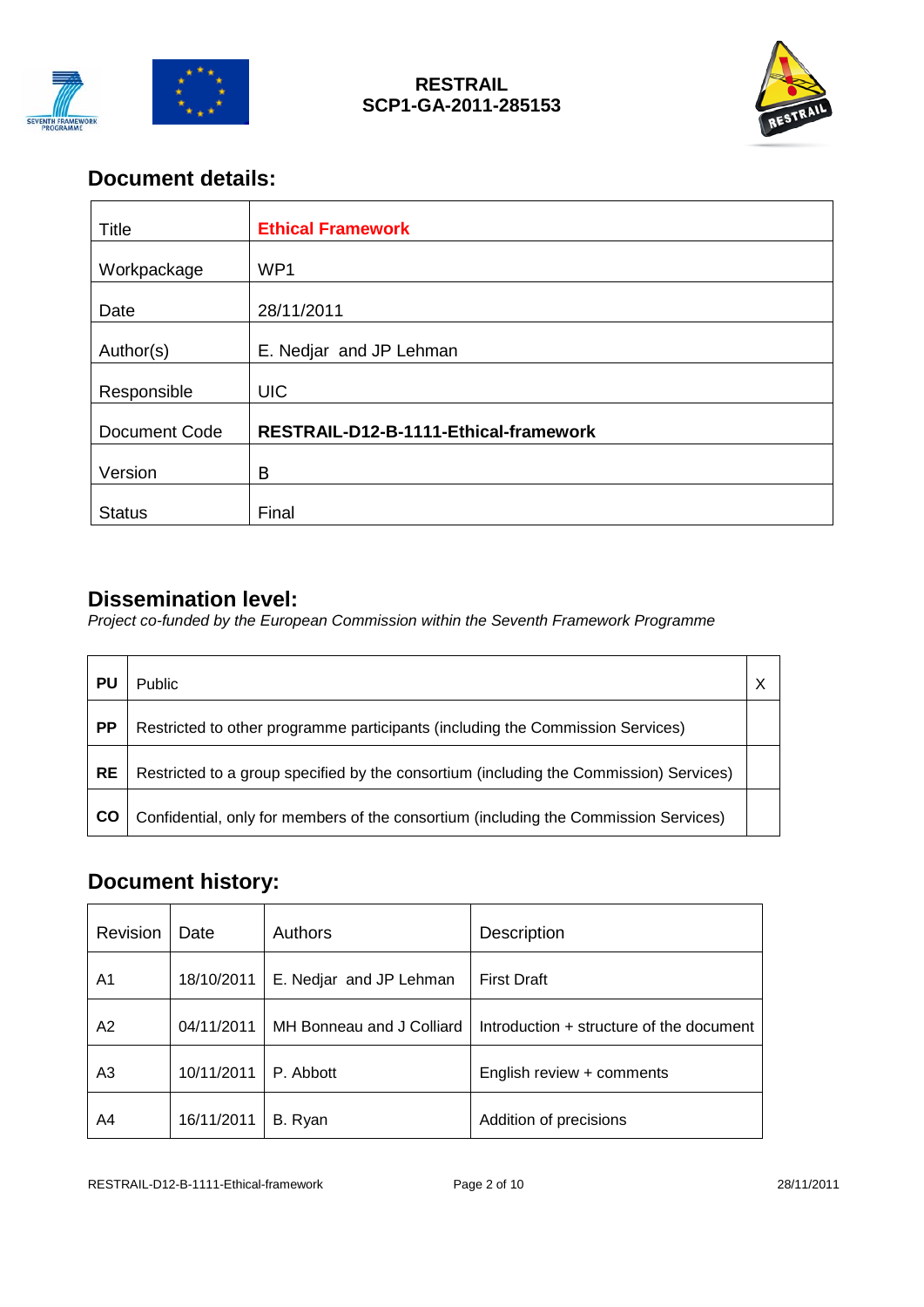

#### **RESTRAIL SCP1-GA-2011-285153**



## **RESTRAIL Consortium**

|                | <b>List of Beneficiaries</b>                                                                      |                                  |           |  |  |  |
|----------------|---------------------------------------------------------------------------------------------------|----------------------------------|-----------|--|--|--|
| <b>No</b>      | <b>Beneficiary organisation name</b>                                                              | <b>Beneficiary short</b><br>name | Country   |  |  |  |
| 1              | Union Internationale des chemins de fer                                                           | <b>UIC</b>                       | <b>FR</b> |  |  |  |
| $\overline{2}$ | Teknologian Tutkimuskeskus VTT                                                                    | <b>VTT</b>                       | FI        |  |  |  |
| 3              | Trafikverket - TRV                                                                                | TrV                              | <b>SE</b> |  |  |  |
| 4              | Institut français des sciences et technologies des transports, de<br>l'aménagement et des réseaux | <b>IFSTTAR</b>                   | <b>FR</b> |  |  |  |
| 5              | MTRS3 Solutions and Services LTD                                                                  | <b>MTR</b>                       | IL        |  |  |  |
| 6              | Fundación CIDAUT, Fundación para la investigación y Desarrollo en<br>Transporte y Energia         | <b>CIDAUT</b>                    | ES        |  |  |  |
| $\overline{7}$ | Helmholtz Zentrum München Deutsches Forschungszentrum für<br>Gesundheit und Umwelt (GmbH)         | <b>HMGU</b>                      | DE        |  |  |  |
| 8              | <b>Karlstad University</b>                                                                        | KAU                              | <b>SE</b> |  |  |  |
| 9              | Fundación de los Ferrocarriles Españoles                                                          | <b>FFE</b>                       | ES        |  |  |  |
| 10             | Turkish State Railway Administration                                                              | <b>TCDD</b>                      | <b>TK</b> |  |  |  |
| 11             | Deutsche Bahn AG                                                                                  | DB                               | DE        |  |  |  |
| 12             | Instytut Kolejnictwa                                                                              | IK                               | PL        |  |  |  |
| 13             | ProRail B.V                                                                                       | <b>PR</b>                        | <b>NL</b> |  |  |  |
| 14             | Nice Systems Ltd                                                                                  | <b>NICE</b>                      | IL        |  |  |  |
| 15             | Ansaldo STS                                                                                       | <b>ASTS</b>                      | IT        |  |  |  |
| 16             | University of Nottingham                                                                          | <b>UNOTT</b>                     | UK        |  |  |  |
| 17             | <b>INFRABEL</b>                                                                                   | <b>INFRABEL</b>                  | <b>BE</b> |  |  |  |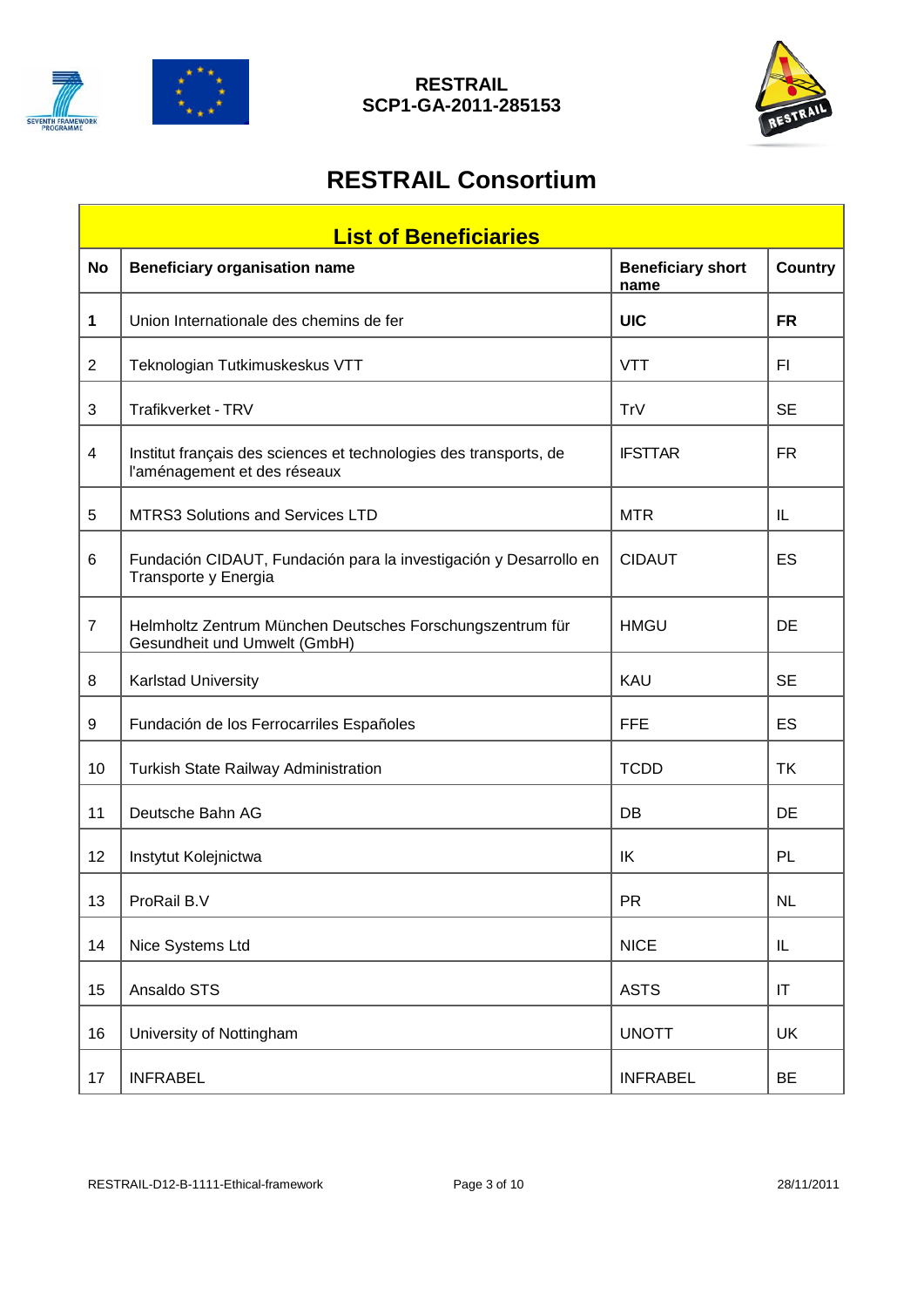



## **Table of contents**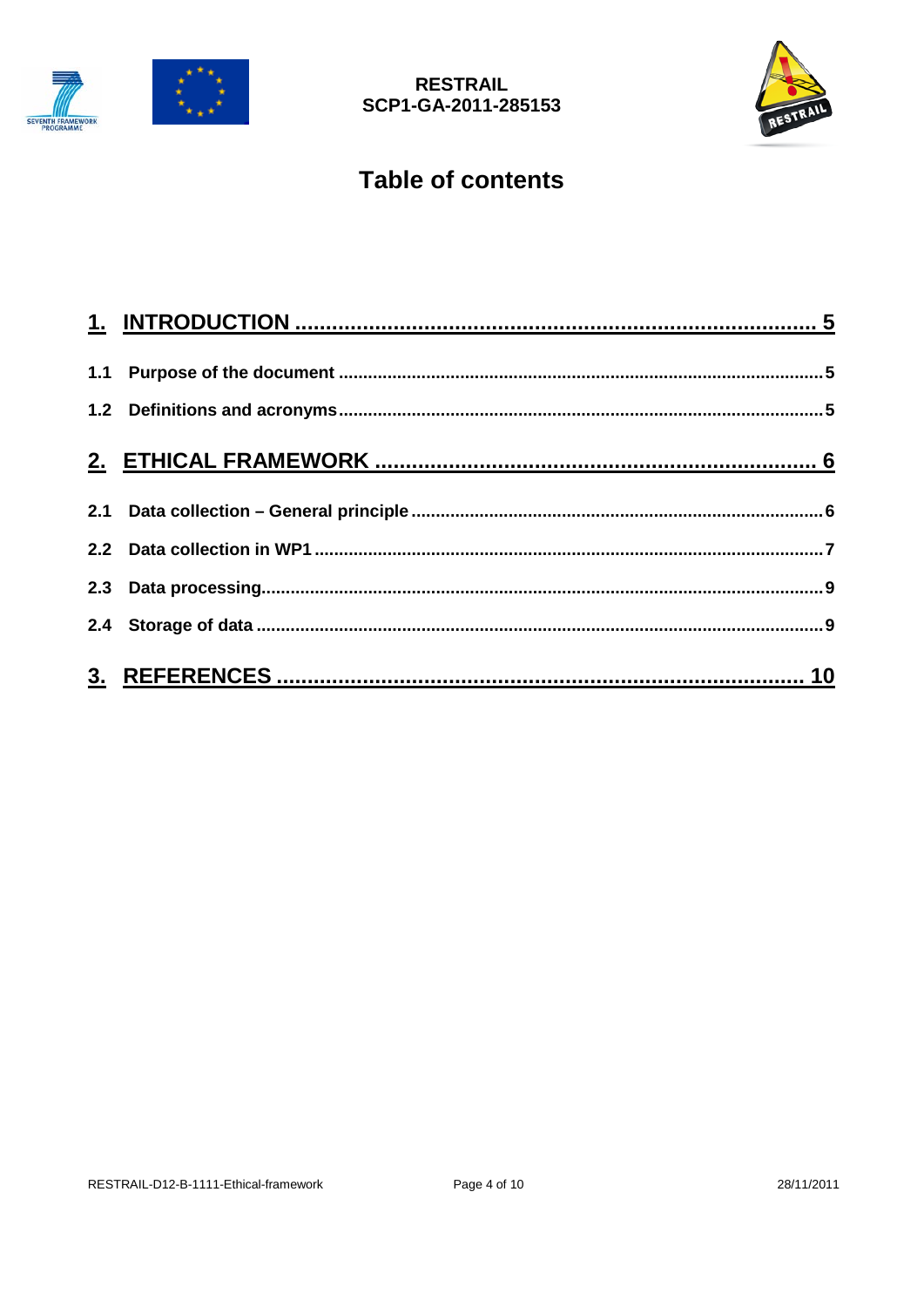



## <span id="page-4-0"></span>**1. INTRODUCTION**

### <span id="page-4-1"></span>**1.1 Purpose of the document**

The purpose of this ethical framework is to establish a set of principles and procedures to guide the partners to achieve the goals and objectives of the RESTRAIL project. This framework outlines the obligations of each of the partners through all phases of the project, from the collection of data to the publication and communication of the experiences and outputs of the project.

Due to the importance of human aspects, (human factors, human behaviours, human decisions, human responses...) within the topic of "suicides and trespasses in railway property" addressed by the European Project RESTRAIL coordinated by the UIC Security Division, specific attention has to be paid to ethical aspects.

In order to better understand some motivations, data relating to individuals will have to be collected and analyzed in order to produce a common position. This output will enable the development of future organizations and decision making, supported by collective tools at the disposal of decision makers. However the collection of these data, their registration and analysis has to obey ethical principles respecting strict privacy and individual rights.

In accordance with the RESTRAIL Grant Agreement No. 285153 Annex 1 Description of Work Part B Section 4 Ethical Issues the members of the consortium who have to work on personal data have undertaken to apply strict confidentiality. No individual data shall be published and it shall not be possible to identify any individual after conclusion of the project.

The aim of this deliverable D1.2, "ethical framework" is to define these principles and guarantee the necessary confidentiality and respect of privacy

#### <span id="page-4-2"></span>**1.2 Definitions and acronyms**

**Data privacy:** Data privacy involves the right of any individuals to expect that personal information collected about them shall be processed securely and any information that would enable them to be identified shall not be disseminated in any form, unless in exceptional circumstances with their written consent. Furthermore, data privacy must not be subject to "mission creep"(This means information being collected with permission for one purpose and being used without permission for another reason).

**Data protection**: Data protection consists of a framework of security measures designed to guarantee that data are handled in such a manner as to ensure that they are safe from unforeseen, unintended, unwanted or malevolent use.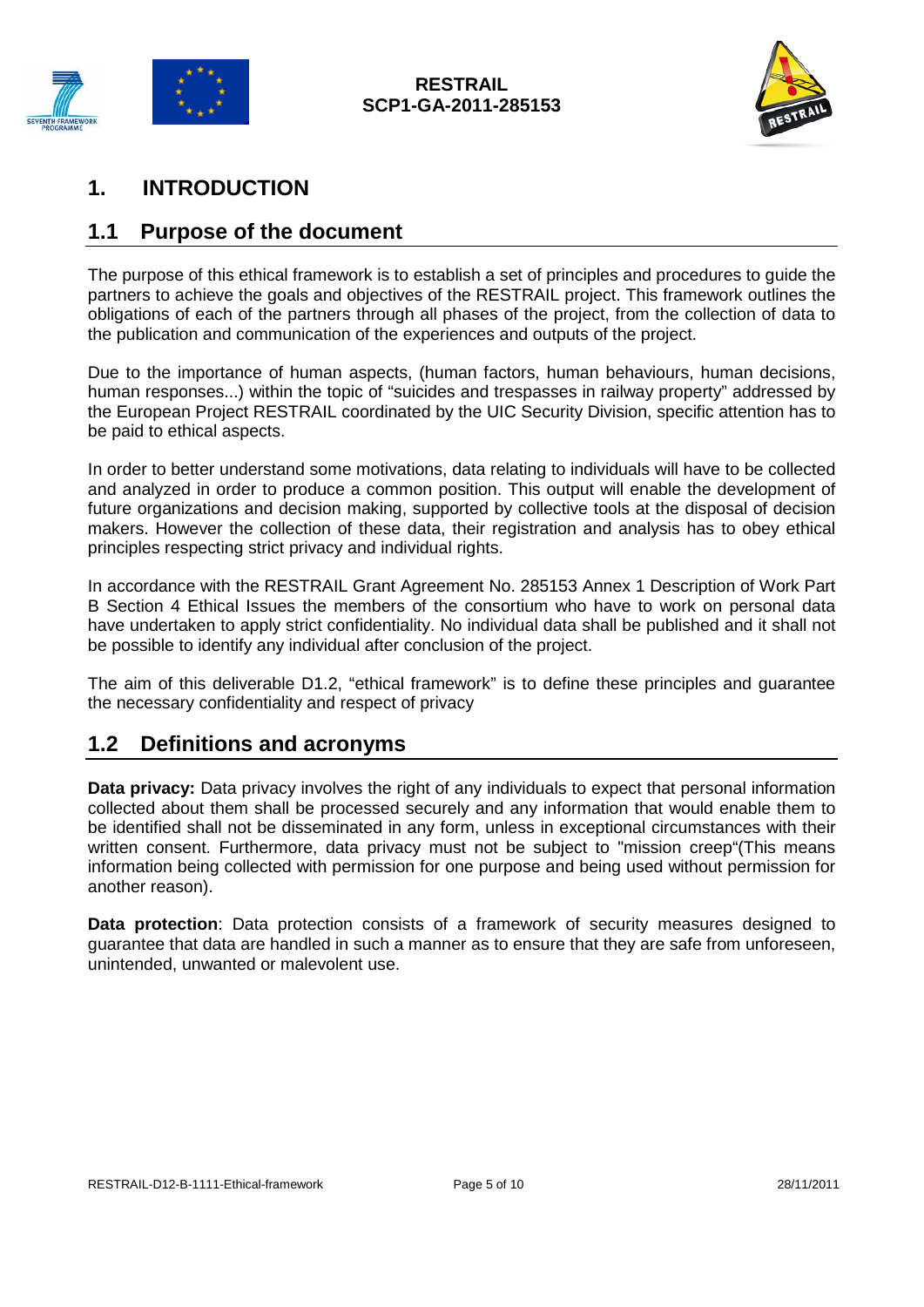



## <span id="page-5-0"></span>**2. ETHICAL FRAMEWORK**

## <span id="page-5-1"></span>**2.1 Data collection – General principles**

#### • **Private Identification**

No private identification data or sensitive personal data shall be collected for the purpose of RESTRAIL project.

#### • **Personal Data**

Some personal data will be collected (e.g. gender and age), but this data shall be presented in a way that no individual is identifiable.

#### • **Sensitive Data**

No sensitive personal data (by which people can be identified) shall be published for the purpose of RESTRAIL project.

Example of sensitive data:

- Racial or ethnic origin
- Political opinion
- Religious or other beliefs
- Trade union membership
- Physical/mental health
- Sexual orientation
- Any offences committed or any criminal proceedings

#### • **European directive and national laws**

The European Directive (95/46/EC) on the protection of personal data and the respective national laws that could be even more restrictive than the European Directive are known by RESTRAIL partners and shall be respected during the whole project activities.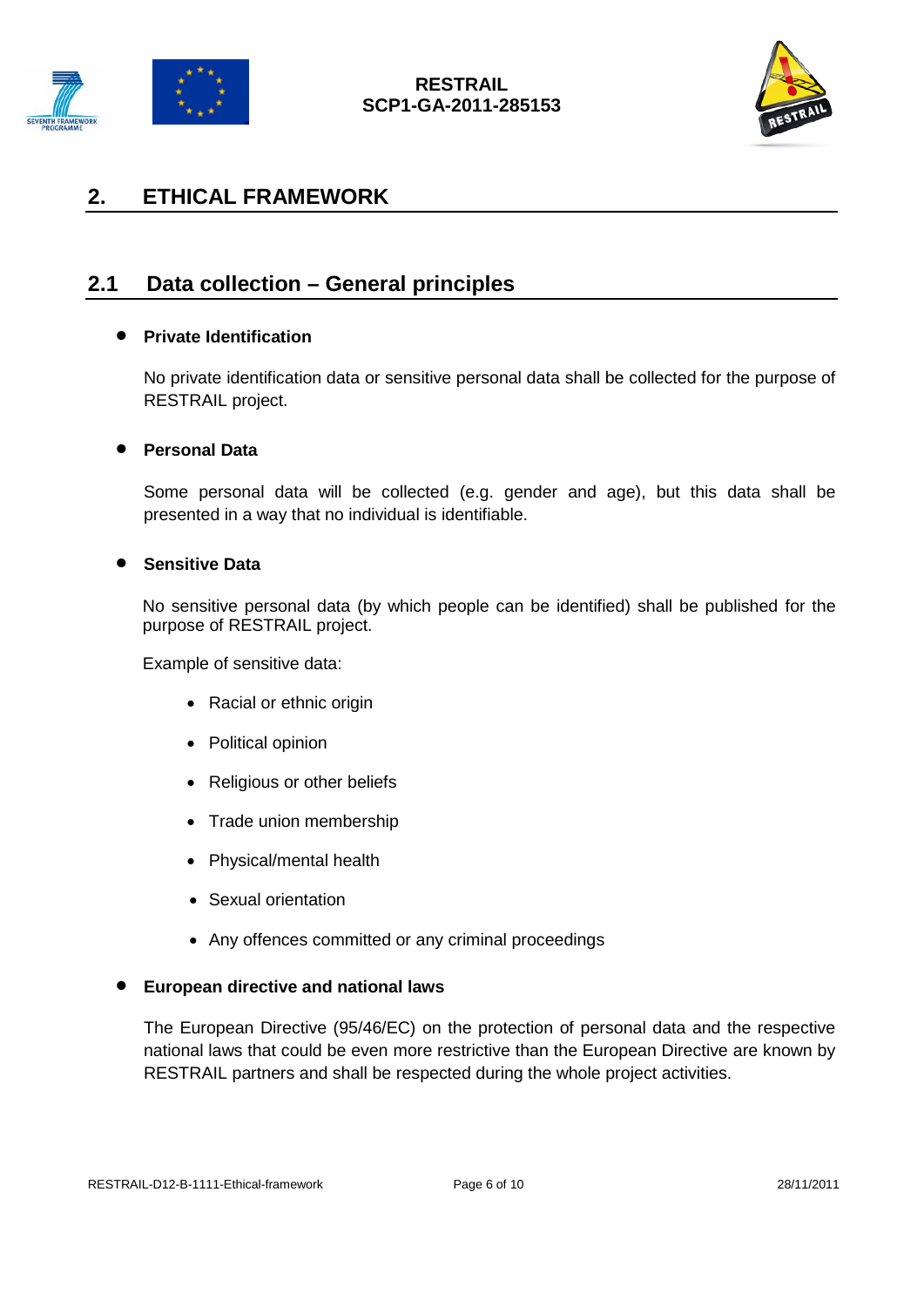



#### **RESTRAIL SCP1-GA-2011-285153**



According to the European Directive the data shall be:

- fairly and lawfully processed
- processed for limited purposes
- adequate, relevant and not excessive
- accurate
- not kept longer than is needed
- processed in accordance with the data subject's rights
- not transferred between countries without adequate protection

In addition, the partners are bound by their respective ethical codes (as researchers at a University) or as part of their professional disciplines (as Ergonomists, Psychologists etc.).

#### **It is an obligation for each partner to respect those laws/directives.**

#### <span id="page-6-0"></span>**2.2 Data collection in WP1**

#### • **Police reports and death certificates**

These data include private identification data, but this information shall not be documented. The researchers making use of these sensitive documents and of the formed databases shall follow the key principles of the laws/directives as already mentioned

#### • **Interviews and questionnaires**

These shall be performed on a voluntary basis informing the individuals about the purposes and contents of the interview/questionnaire:

o Expert interviews: people who work in a personnel department or closely with accident management or investigation could be interviewed. Only statistical (e.g. total number of lost working hours of personnel) and qualitative (e.g. information concerning the legal aspects) data shall be collected during these interviews (no sensitive personal data is concerned).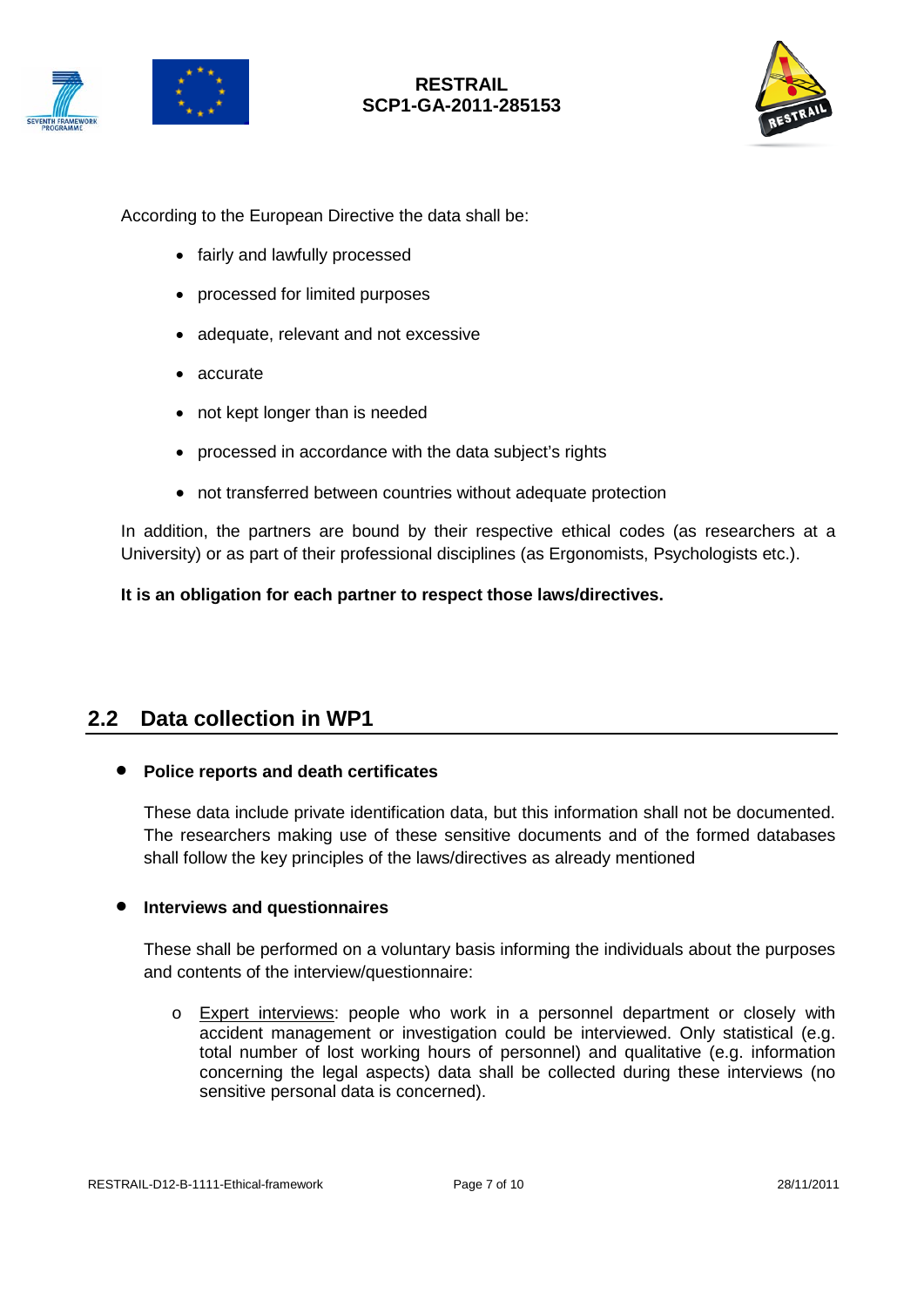





- o Train drivers can be interviewed (or sent a questionnaire) to learn their opinions on places where people frequently commit suicide or where people are frequently trespassing.
- o People who are trespassing will be interviewed, but having regard to the safety of the interviewer when approaching a potential trespasser. In these interviews the interviewers will go to trespassing hot-spots and interview people who are trespassing. Trespassers shall be approached and their participation to interview shall be voluntary. The trespassers shall be asked a few simple questions related to their movements in the railway area, their options and willingness to change their routes, how dangerous they think trespassing is, their awareness of regulations regarding walking in the railway area and their opinions on what would stop them from trespassing. The interviewer shall mark the gender and age of the trespasser in the corner of the questionnaire form. No private identification data shall be collected.

#### • **Some information may be collected using CCTV e.g. Trespassers: counting and characteristics with the help of cameras**

Recording, tracking of people and observations at hot-spots with the help of cameras that could be equipped with motion detectors shall be performed in order to count trespassers and to document the characteristics of trespassers such as gender, approximate age, the number of people who are trespassing in groups and whether they are carrying something. No private identification data shall be collected.

These recordings shall always be undertaken with the agreement of the relevant infrastructure managers and/or rail operators. **They shall also be performed in accordance with the respective national laws**, in the same way that other current recordings are made in railway environments for security purposes. For instance, in some countries the use of cameras must be identified with signs in order to let people know they are being recorded and to provide details of where they can ask for exercising their privacy rights: motivations of the record, deletion of their records, etc

If the collected pictures are to be used e.g. as part of the report, the researchers shall take care that no person shall be identifiable

#### • **Volunteers Recruitment**

When it is intended to recruit volunteers to undertake any kind of tests or experiments (during the field tests), an informed consent form (as contained in the Description of Work part B Section 4 Ethical Issues) shall be signed by the volunteers. This form shall be adapted for the specific purpose of the experiment and translated into the respective native language of the subjects. Volunteers will be told that they are free to withdraw from the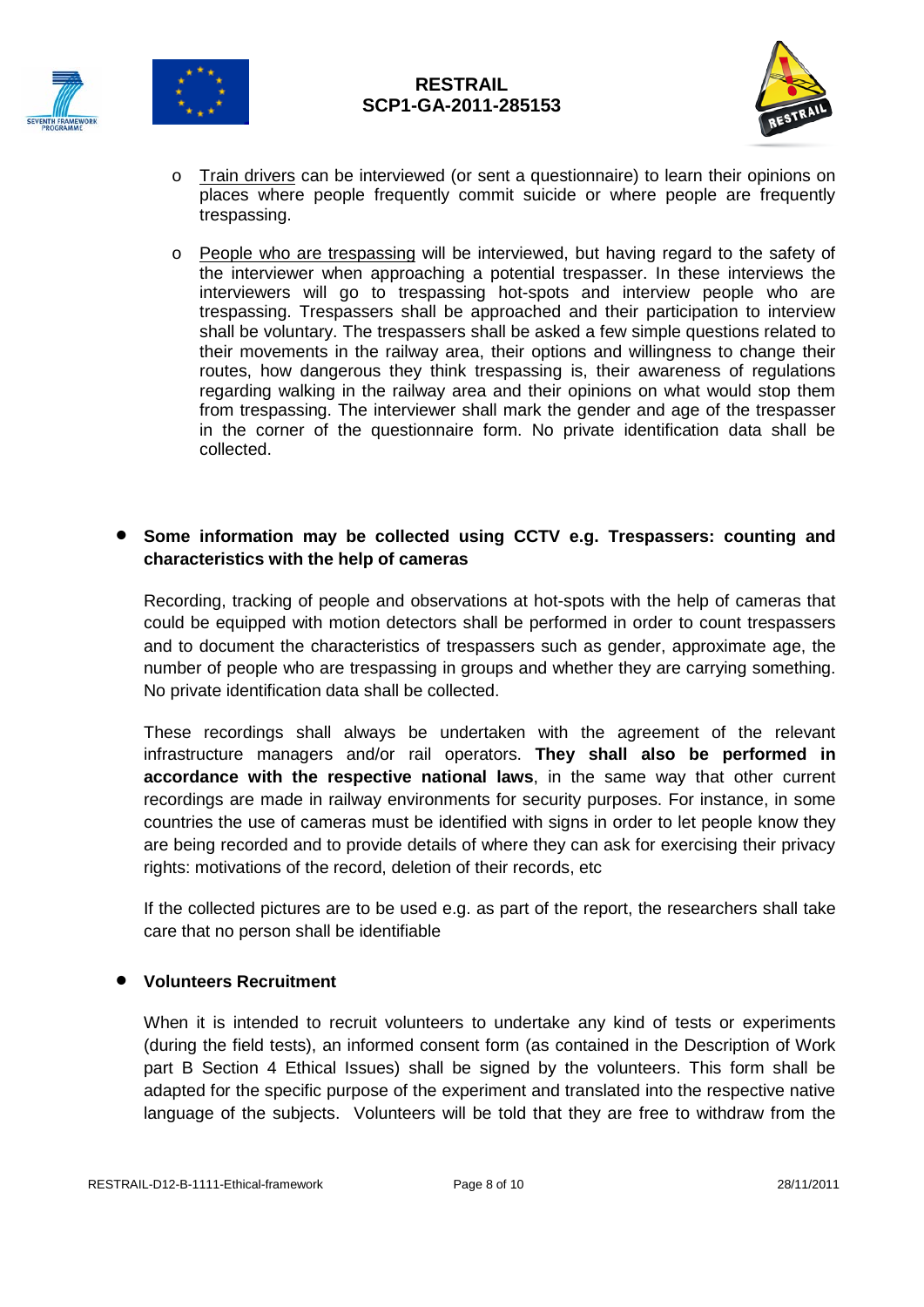





research activities at any time and do not have to answers specific questions if they do not wish to do so

#### <span id="page-8-0"></span>**2.3 Data processing**

The researchers of each country shall follow a secure manner in data processing and they shall delete the original documents (including the private identification data) immediately after the database of required information (including anonymous persons) has been formed. The data shall be processed confidentially and as mentioned before, no single case/individual shall be identifiable.

The same principles shall be applied when consulting and analyzing other national/international databases and sources different from police reports and death certificates, for instance those coming from rail operators and infrastructure managers. No private identification data shall be collected. The researchers shall process the received data in accordance with the rules on the protection of personal data. Data shall be treated as means, statistical significance figures, percentage points, etc. and they shall not reveal anything about individuals. In fact, many of those national files already provide dissociated data (no personal identification data are stored).

#### <span id="page-8-1"></span>**2.4 Storage of data**

The data and the formed databases shall be stored in a secure place and only a limited amount of researchers shall have an access to the data. For these new databases and if required by national law because some kind of personal data were stored (which is not the case), these datasets shall be declared to the competent national bodies (in some countries). The collected information shall only be used for the purposes of the RESTRAIL project. The formed databases that will be delivered to other RESTRAIL partners (in other countries) shall not include any private identification data. Therefore, the data transfer to and from non EU Member states is not considered as a problem. The data transfers between partners (and countries) shall be done with adequate protection (e.g. by using the project workspace with restricted access).